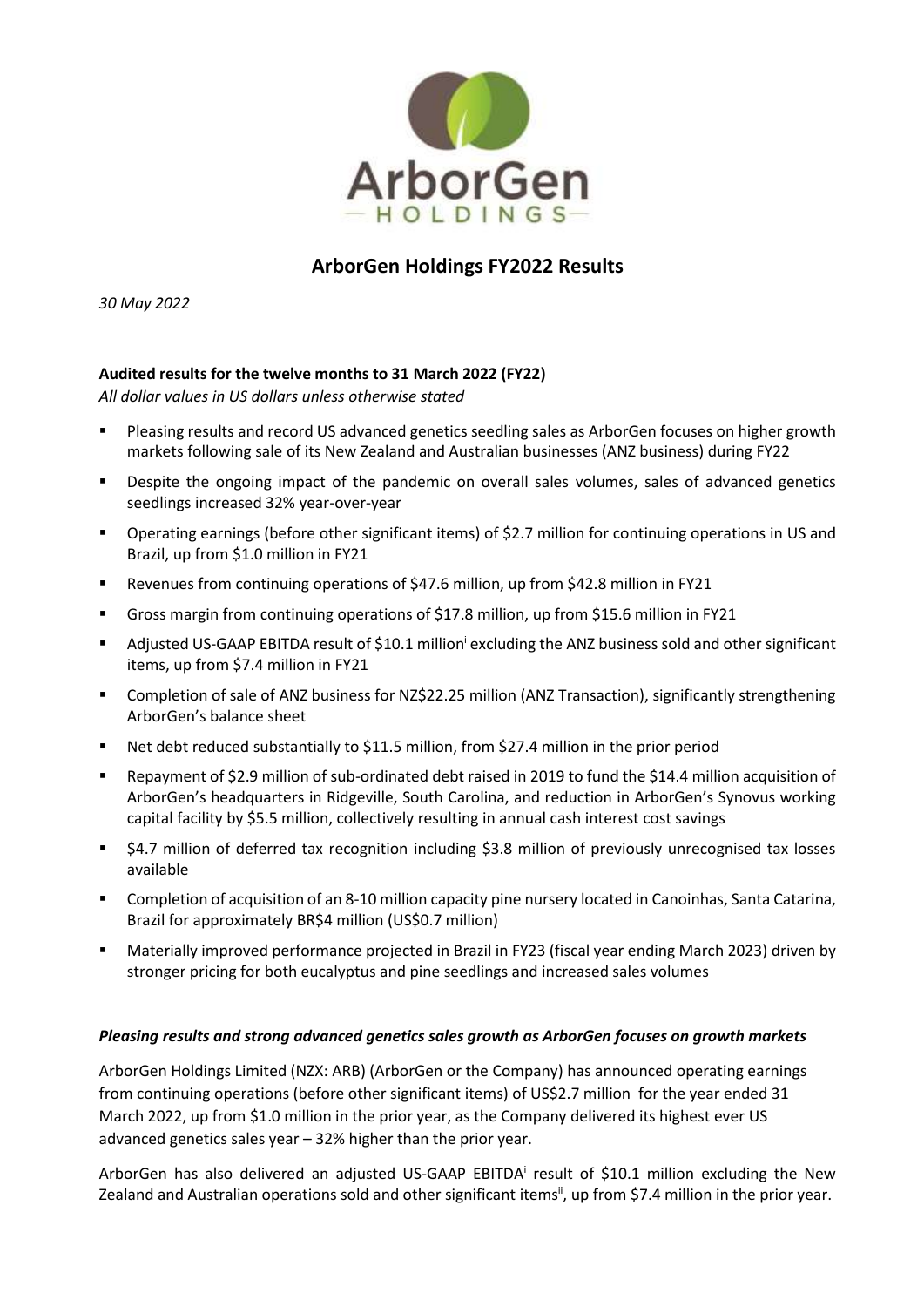Key to this result is the continued execution of the Company's advanced genetics strategy, resulting in record sales of its advanced genetics products in the US, up from 81 million seedling units in FY21 to 107 million in FY22. This is despite COVID continuing to adversely impact sawmill production and, in turn, seedling demand in the US South.

In particular, advanced genetics seedling sales to the private landowner segment, where the majority of sales growth will occur, was up almost 60% compared to prior year, driven by increasing recognition of the value of ArborGen's advanced genetics products. Although larger National Accounts (primarily REITs and TIMOs<sup>iii</sup>) accounted for the majority of ArborGen's advanced genetics volume, sales to the private landowner segment now represent around 35% of advanced genetics volume sold.

### *Advanced genetics (Mass Control Pollinated (MCP)) seed supply*

ArborGen continues to focus on building advanced genetics MCP seed inventory to minimise reliance on single year cone harvests as a key risk mitigation strategy. Seed inventory can be held in storage for several years, and, while the Company has approximately 1-2 years of MCP seed inventory on hand for the Western regions, there are still constraints in the larger Eastern region. Younger orchards represent approximately 70% of the Company's overall orchard footprint, and as these continue to mature and become more productive, ArborGen's strategy will be to bag as many flowers as possible to maximise the seed output in the medium term. In addition, ArborGen will be targeting production of certain provenance crosses (i.e. Coastal x Texas, and Coastal x Piedmont) which can be utilised in multiple provenances.

On 1 April 2022, ArborGen announced a freeze event, which combined with very high winds during this year's pollination season, caused damage to pine flowers at ArborGen's Eastern orchards which will impact cones and seed to be harvested in November 2023 (i.e. available for FY25 sales). The Company has recognised \$1.5 million of costs related to this in the FY22 results. Importantly, this isolated event did not impact the cones currently on the trees that will be harvested in November 2022 (available for FY24 and beyond), nor did it cause any long term damage to the orchards themselves, which will be at full productive capacity again, the following pollination season. ArborGen's Western orchards were not impacted.

ArborGen is projecting to harvest advanced genetics MCP seed equivalent to over 200 million seedlings across all of its orchards in the US South in November 2022, well in excess of projected sales for FY24. The projected surplus in advanced genetics MCP seed harvested this year, combined with the ability to utilise some material from neighbouring provenances, will help mitigate the freeze impact on FY25 seedling sales. In addition, ArborGen will continue to focus on growing advanced genetics adoption in the Western regions to achieve higher overall MCP sales in FY24 and FY25.

ArborGen has several years of Open Pollinated (OP) seed in inventory, and will maximize seed harvested in November 2022 from targeted orchards.

#### *M&A activity*

The Company's FY22 results exclude ArborGen's New Zealand and Australian businesses, with the completion of the sale of these businesses for NZ\$22.5m occurring as scheduled on 30 November 2021. The proceeds have significantly strengthened ArborGen's balance sheet, affording it greater strategic and financial flexibility to pursue growth opportunities.

An initial example ofsuch growth initiatives is the recent acquisition of an 8-10 million capacity pine nursery located in Canoinhas, Santa Catarina, Brazil for BR\$4 million (US\$0.7 million) including certain capital expenditure items.